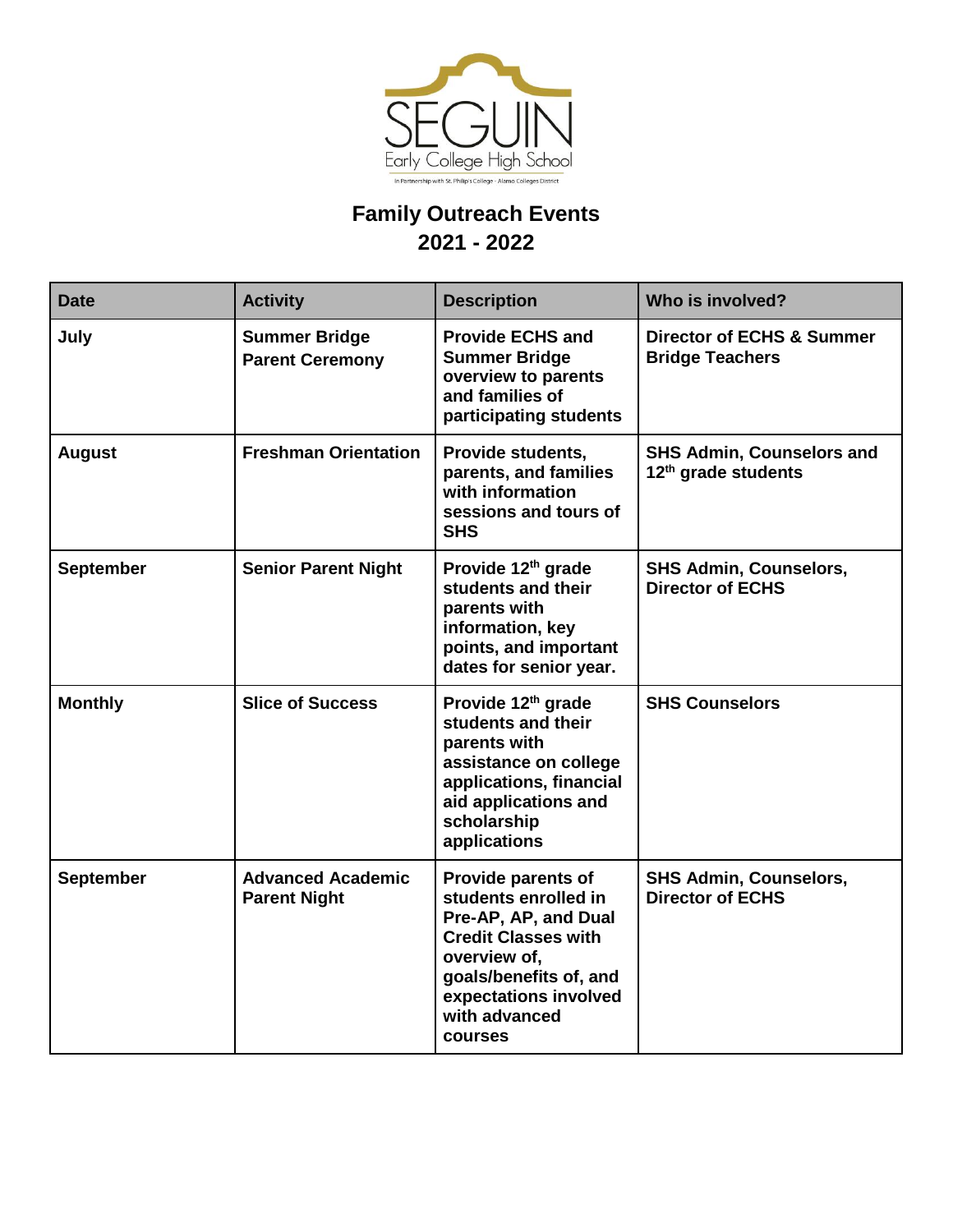| <b>Date</b>      | <b>Activity</b>                                                                              | <b>Description</b>                                                                                                                                                                 | Who is involved?                                                                                                                                           |
|------------------|----------------------------------------------------------------------------------------------|------------------------------------------------------------------------------------------------------------------------------------------------------------------------------------|------------------------------------------------------------------------------------------------------------------------------------------------------------|
| <b>September</b> | <b>College and Career</b><br>Fair                                                            | <b>Provide students and</b><br>parents with an<br>opportunity to meet<br>and interact with<br>representatives from<br>over 40 different<br>colleges and/or career<br>opportunities | <b>SHS Counselors, Director of</b><br><b>ECHS, CTE Director</b>                                                                                            |
| <b>October</b>   | <b>FAFSA Workshop</b>                                                                        | <b>Provide assistance to</b><br>students and parents<br>with the federal<br>financial aid<br>application.                                                                          | <b>SHS Counselors and Upward</b><br><b>Bound Advisor</b>                                                                                                   |
| October          | <b>Homecoming Open</b><br><b>House</b>                                                       | Provide students,<br>parents, and<br>community members<br>with opportunities to<br>meet staff, teachers,<br>and tour campus.                                                       | <b>SHS Admin, Counselors,</b><br><b>Teachers</b>                                                                                                           |
| <b>February</b>  | <b>ECHS Parent</b><br><b>Information Breakfast</b>                                           | <b>Provide ECHS</b><br>overview and<br>enrollment details to<br>parents (only for<br>students invited to<br>attend)                                                                | <b>Director of ECHS &amp; HS</b><br><b>Counselors</b>                                                                                                      |
| <b>February</b>  | <b>ECHS Parent</b><br><b>Information Session</b>                                             | <b>Provide ECHS</b><br>overview and<br>enrollment details to<br>parents (only for<br>students invited to<br>attend)                                                                | <b>Director of ECHS &amp;</b><br><b>Counselors (only for students</b><br>invited to attend)                                                                |
| <b>February</b>  | <b>Chart Your Course -</b><br><b>Elective Fair</b>                                           | <b>ECHS Session as part</b><br>of rotation sessions                                                                                                                                | <b>Director of ECHS</b>                                                                                                                                    |
| <b>April</b>     | <b>ECHS Induction</b><br><b>Ceremony for New</b><br><b>Cohort of ECHS</b><br><b>Students</b> | <b>Students will be</b><br>honored and<br>recognized for their<br>acceptance into ECHS                                                                                             | Director of ECHS, Principal of<br><b>SHS, Associate Principal of</b><br><b>SHS, SHS Counselors</b>                                                         |
| May              | <b>Associate Degree</b><br><b>Recognition</b><br><b>Ceremony</b>                             | All graduating<br><b>Associate Degree</b><br>seniors are recognized<br>for their efforts over<br>the last 4 years.                                                                 | Director of ECHS, Counselors,<br><b>SHS Admin, Central Office</b><br><b>Leadership and Admin.</b><br><b>Parents and families are</b><br>invited to attend. |